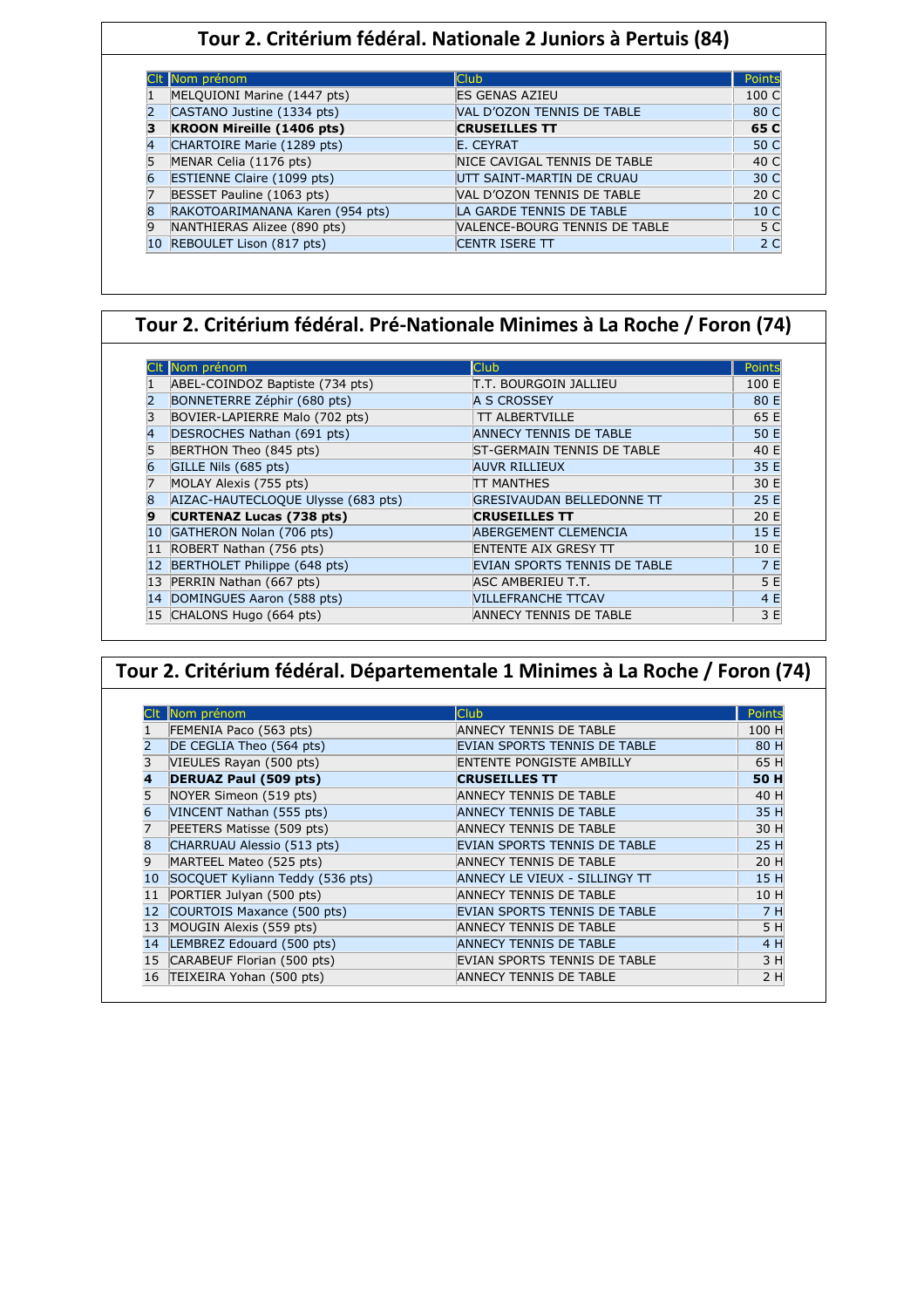|    | Tour 2. Critérium fédéral. Départementale 2 Minimes à La Roche / Foron (74) |                                 |                 |  |
|----|-----------------------------------------------------------------------------|---------------------------------|-----------------|--|
|    |                                                                             |                                 |                 |  |
|    | Nom prénom                                                                  | <b>Club</b>                     | Points          |  |
|    | TRACQUI Gaëtan (527 pts)                                                    | PAYS ROCHOIS & GENEVOIS TT 74   | 100 I           |  |
|    | BAZARD Erkem (500 pts)                                                      | <b>ENTENTE PONGISTE AMBILLY</b> | 80 I            |  |
| 3  | LANDU KINKELA Nelson (527 pts)                                              | ENTENTE PONGISTE AMBILLY        | 65 I            |  |
| 4  | TRACQUI Quentin (510 pts)                                                   | PAYS ROCHOIS & GENEVOIS TT 74   | 50 I            |  |
| 5  | SIMONNEY Marius (500 pts)                                                   | <b>SALLANCHES TT</b>            | 40 I            |  |
| 6  | BALTHAZARD Simon (500 pts)                                                  | PING DE MARGENCEL               | 35 I            |  |
| 7  | DICUONZO Matteo (500 pts)                                                   | <b>ENTENTE PONGISTE AMBILLY</b> | 30 I            |  |
| 8  | COLLOT Edgar (500 pts)                                                      | <b>SALLANCHES TT</b>            | 25I             |  |
| 9  | VINCENT Ianis (500 pts)                                                     | PAYS ROCHOIS & GENEVOIS TT 74   | 20I             |  |
| 10 | CUENOT Firmin (500 pts)                                                     | <b>ENTENTE PONGISTE AMBILLY</b> | 15 <sub>1</sub> |  |
| 11 | LEFEVRE Félix (524 pts)                                                     | ANNECY LE VIEUX - SILLINGY TT   | 10 I            |  |
|    | 12 HARVEY George (500 pts)                                                  | <b>CRUSEILLES TT</b>            | 7I              |  |
| 13 | BRUYERE-GALLETY Adonis (500 pts)                                            | CRAN GEVRIER TENNIS DE TABLE    | 5I              |  |

### **Tour 2. Critérium fédéral. Départementale 1 Cadets à Poisy (74)**

ׅ֡֡֡֡֡֬֡

|   | CIt Nom prénom                           | <b>Club</b>                         | <b>Points</b>    |
|---|------------------------------------------|-------------------------------------|------------------|
|   | LOISELEUR Florent (638 pts)              | PAYS ROCHOIS & GENEVOIS TT 74       | 100 <sub>G</sub> |
|   | MASSET Quentin (735 pts)                 | <b>ANNECY TENNIS DE TABLE</b>       | 80 G             |
|   | DELAGE Ulysse (590 pts)                  | <b>ANNECY TENNIS DE TABLE</b>       | 65 G             |
| 4 | SAUTHIER Liam (500 pts)                  | <b>RUMILLY T T C</b>                | 50 G             |
|   | GOLLIET Hugo (624 pts)                   | RUMILLY T T C                       | 40 G             |
|   | CALLAMAND Maxime (530 pts)               | ANNECY LE VIEUX - SILLINGY TT       | 35 G             |
|   | <b>CURTENAZ Theo (598 pts)</b>           | <b>CRUSEILLES TT</b>                | 30 G             |
|   | MABBOUX Ewan (500 pts)                   | CLUB DE TENNIS DE TABLE GESSIEN     | 25 G             |
| 9 | VALOUR Antonin (646 pts)                 | <b>ANNECY TENNIS DE TABLE</b>       | 20 <sub>G</sub>  |
|   | 10 MANIGLIER Lucas (503 pts)             | <b>CRAN GEVRIER TENNIS DE TABLE</b> | 15 G             |
|   | 11 TRIFUNOVIC Lucas (541 pts)            | CLUB DE TENNIS DE TABLE DE POISY    | 10G              |
|   | 12 GALOUZEAU DE VILLEPI Aimery (548 pts) | ANNECY LE VIEUX - SILLINGY TT       | 7 G              |
|   | 13 MCTEER Kerrian (500 pts)              | CLUB DE TENNIS DE TABLE GESSIEN     | 5 G              |
|   | 14 ROSSIER Killian (500 pts)             | <b>CRUSEILLES TT</b>                | 4 G              |
|   | 15 DINANT-MEIER Florian (524 pts)        | ANNECY LE VIEUX - SILLINGY TT       | 3 G              |
|   | 16 PERRISSIN Arthur (540 pts)            | ANNECY TENNIS DE TABLE              | 2 <sub>G</sub>   |

## **Tour 2. Critérium fédéral. Départementale 2 Cadets à Poisy (74)**

|                   | Nom prénom                     | <b>Club</b>                         | Points |
|-------------------|--------------------------------|-------------------------------------|--------|
|                   | SALTAS Yannick (500 pts)       | CLUB DE TENNIS DE TABLE GESSIEN     | 100 H  |
| 2                 | BORTOLOTTI Stanislas (503 pts) | ANNECY LE VIEUX - SILLINGY TT       | 80 H   |
| 3                 | BEQIRI Adrian (531 pts)        | <b>ANNECY TENNIS DE TABLE</b>       | 65 H   |
| 4                 | MARIN-PACHE Liam (517 pts)     | <b>ANNECY TENNIS DE TABLE</b>       | 50 H   |
| 5                 | PERSONA Anthony (500 pts)      | CLUB DE TENNIS DE TABLE GESSIEN     | 40 H   |
| $\overline{6}$    | BENZIANE Zaky (500 pts)        | ANNECY LE VIEUX - SILLINGY TT       | 35 H   |
| 7                 | MERMET-BOUVIER Hugo (500 pts)  | CRAN GEVRIER TENNIS DE TABLE        | 30 H   |
| $\overline{8}$    | ISOARD Emilien (500 pts)       | <b>SALLANCHES TT</b>                | 25 H   |
| 9                 | DECONCHE Minh (514 pts)        | <b>ENTENTE PONGISTE AMBILLY</b>     | 20 H   |
| $ 10\rangle$      | COUTEAUX Adrien (509 pts)      | ANNECY LE VIEUX - SILLINGY TT       | 15 H   |
| 11                | VANI Enzo (500 pts)            | CRAN GEVRIER TENNIS DE TABLE        | 10 H   |
| $12 \overline{ }$ | DECOUX Léonard (500 pts)       | ANNECY LE VIEUX - SILLINGY TT       | 7H     |
|                   | 13 HARVEY Iestyn (500 pts)     | <b>CRUSEILLES TT</b>                | 5H     |
| 14                | CHEN Léo (500 pts)             | ANNECY TENNIS DE TABLE              | 4 H    |
| 15                | REYNAUD Louis (500 pts)        | <b>ANNECY TENNIS DE TABLE</b>       | 3H     |
| 16                | JONES Matthew (500 pts)        | CLUB DE TENNIS DE TABLE DE POISY    | 2H     |
| 17                | TANGUY Evan (500 pts)          | ANNECY LE VIEUX - SILLINGY TT       | Η      |
| 18                | MARTINS Anthony (500 pts)      | CRAN GEVRIER TENNIS DE TABLE        | Н      |
| 19                | PENE Guillaume (500 pts)       | <b>FILLIERE TENNIS DE TABLE</b>     | Н      |
|                   | 20 LACOUR Lancelot (500 pts)   | <b>CRUSEILLES TT</b>                | н      |
| 21                | THEVENON Florent (500 pts)     | CLUB DE TENNIS DE TABLE GESSIEN     | Η      |
| 22                | FREYNE Clément (500 pts)       | <b>CRAN GEVRIER TENNIS DE TABLE</b> | H      |
| 23                | DENAT Vivien (500 pts)         | CLUB DE TENNIS DE TABLE DE POISY    | Η      |
| 24                | SIGNOUD Léo (500 pts)          | <b>ANNECY TENNIS DE TABLE</b>       | H      |
| 25                | CHARBONNET Gaël (500 pts)      | CLUB DE TENNIS DE TABLE GESSIEN     | Η      |
| 26                | TARISSAN Loris (500 pts)       | <b>ANNECY TENNIS DE TABLE</b>       | Н      |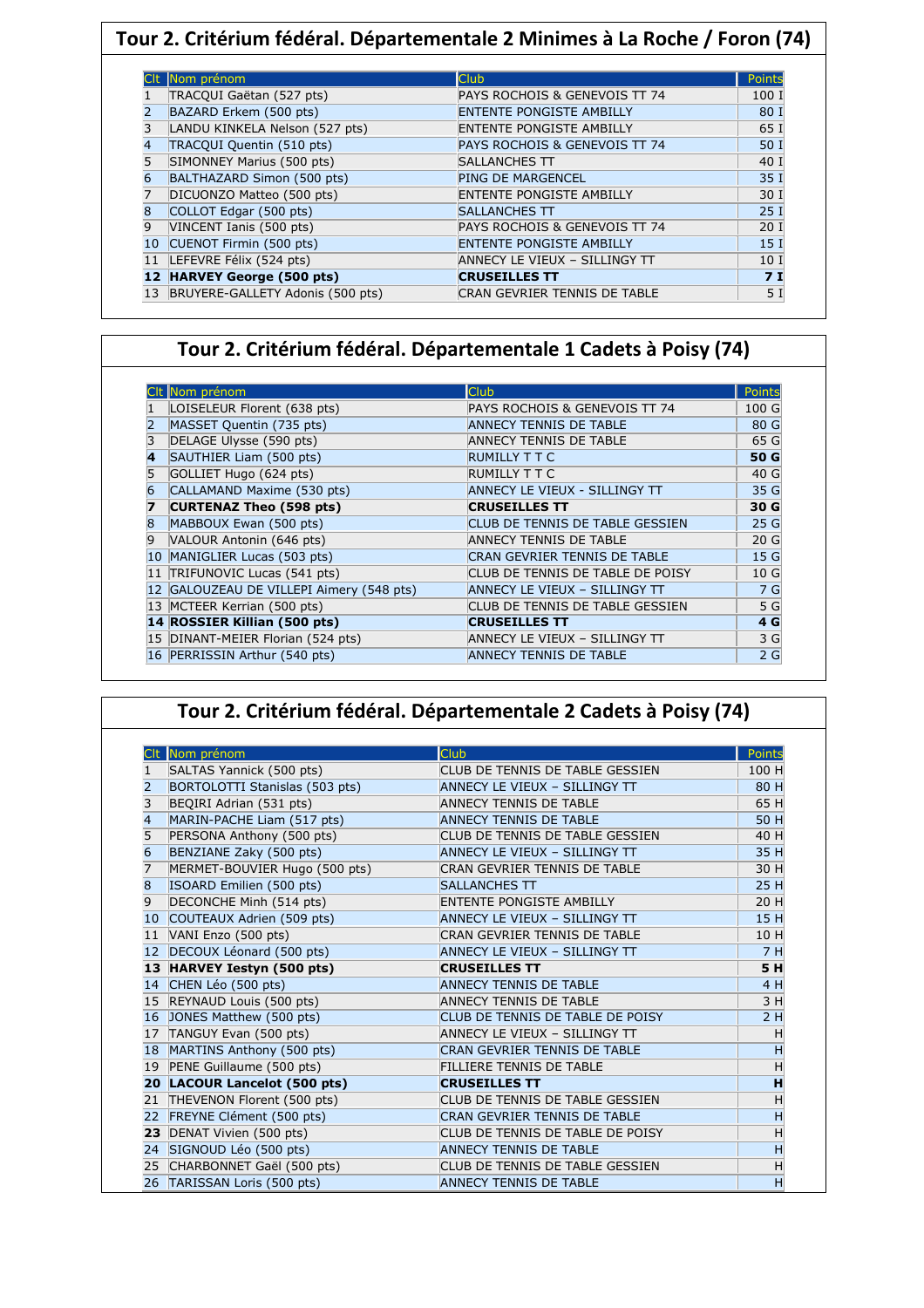| Tour 2. Critérium fédéral. Départementale 1 Benjamins à Cran Gevrier (74) |                               |                               |                 |  |
|---------------------------------------------------------------------------|-------------------------------|-------------------------------|-----------------|--|
|                                                                           |                               |                               |                 |  |
|                                                                           | Nom prénom                    | Club                          | Points          |  |
|                                                                           | BOLLON Leo (500 pts)          | SEYNOD TENNIS DE TABLE        | 100 I           |  |
|                                                                           | AIT MOUHEB Tom (500 pts)      | EVIAN SPORTS TENNIS DE TABLE  | 80 I            |  |
| 3                                                                         | MCHUGO Sam (541 pts)          | PAYS ROCHOIS & GENEVOIS TT 74 | 65 I            |  |
| 4                                                                         | THOUVENIN Maxime (521 pts)    | PAYS ROCHOIS & GENEVOIS TT 74 | 50 I            |  |
|                                                                           | STORCK Quentin (505 pts)      | PAYS ROCHOIS & GENEVOIS TT 74 | 40 I            |  |
| 6                                                                         | LAURENS Anthony (501 pts)     | ANNECY LE VIEUX - SILLINGY TT | 35 I            |  |
|                                                                           | MCHUGO Dylan (500 pts)        | PAYS ROCHOIS & GENEVOIS TT 74 | 30 I            |  |
| 8                                                                         | TAVOLINI Valerio (500 pts)    | <b>ANNECY TENNIS DE TABLE</b> | 25I             |  |
| 9                                                                         | BOMBAIL Diego (500 pts)       | EVIAN SPORTS TENNIS DE TABLE  | 20I             |  |
| 10                                                                        | LEBRAUD Melvyn (500 pts)      | EVIAN SPORTS TENNIS DE TABLE  | 15 <sub>1</sub> |  |
| 11                                                                        | PERRIERE Charly (500 pts)     | <b>ANNECY TENNIS DE TABLE</b> | 10 <sub>1</sub> |  |
| 12                                                                        | LAROSE Matteo (500 pts)       | <b>SALLANCHES TT</b>          | 71              |  |
| 13                                                                        | TRIME Noah (500 pts)          | CRAN GEVRIER TENNIS DE TABLE  | 5 <sub>1</sub>  |  |
|                                                                           | 14 DECOSTER Paul (500 pts)    | <b>CRUSEILLES TT</b>          | 4I              |  |
|                                                                           | 15 DECOSTER Clement (500 pts) | <b>CRUSEILLES TT</b>          | 3I              |  |
| 16                                                                        | TAITARD Yanis (500 pts)       | EVIAN SPORTS TENNIS DE TABLE  | 2I              |  |

# **Tour 2. Critérium fédéral. Départementale 1 Séniors à Poisy (74)**

|    | Nom prénom                         | <b>Club</b>                            | Points |
|----|------------------------------------|----------------------------------------|--------|
|    | BENTAALA Laurent (1311 pts)        | <b>STELLA THONON</b>                   | 100 E  |
|    | MANHES Didier (1290 pts)           | TT LES GECKOS                          | 80 E   |
| 3  | COURBON Régis (1107 pts)           | <b>STELLA THONON</b>                   | 65 E   |
| 4  | DELENCLOS Benjamin (1308 pts)      | <b>TT LES GECKOS</b>                   | 50 E   |
| 5  | WEISSE Mickael (1283 pts)          | CLUB DE TENNIS DE TABLE DE POISY       | 40 E   |
| 6  | GARNI Arnaud (1245 pts)            | TT LES GECKOS                          | 35 E   |
| 7  | BOUCLIER Valentin (1299 pts)       | <b>CLUSES TENNIS DE TABLE</b>          | 30 E   |
| 8  | BAJOR Etienne (1306 pts)           | <b>ANNECY TENNIS DE TABLE</b>          | 25 E   |
| 9  | BERTIN Kévin (1254 pts)            | <b>STELLA THONON</b>                   | 20 E   |
| 10 | MAC FARLANE Steven (1081 pts)      | <b>CLUB DE TENNIS DE TABLE GESSIEN</b> | 15 E   |
| 11 | JULLIARD Franck (1194 pts)         | <b>STELLA THONON</b>                   | 10 E   |
| 12 | GROHAN Eddy (1184 pts)             | PAYS ROCHOIS & GENEVOIS TT 74          | 7 E    |
| 13 | <b>DECOSTER Nicolas (1013 pts)</b> | <b>CRUSEILLES TT</b>                   | 5 E    |
| 14 | SACHE Jean-Yves (1141 pts)         | <b>STELLA THONON</b>                   | 4 E    |
| 15 | TRIQUET Patrice (944 pts)          | RUMILLY T T C                          | 3 E    |

|  | Tour 2. Critérium fédéral. Départementale 2 Séniors à Poisy (74) |  |  |  |
|--|------------------------------------------------------------------|--|--|--|
|--|------------------------------------------------------------------|--|--|--|

|    | Nom prénom                      | <b>Club</b>                      | Points |
|----|---------------------------------|----------------------------------|--------|
|    | REVIL Charles (1317 pts)        | ANNECY LE VIEUX - SILLINGY TT    | 100 F  |
|    | VINE Rémi (1026 pts)            | CLUB DE TENNIS DE TABLE GESSIEN  | 80 F   |
|    | BARDOU Sébastien (1077 pts)     | <b>CLUSES TENNIS DE TABLE</b>    | 65 F   |
| 4  | PHILIPPE Patrick (1222 pts)     | <b>SEYNOD TENNIS DE TABLE</b>    | 50 F   |
| 5  | BOUCHET Alain (1244 pts)        | ANNECY LE VIEUX - SILLINGY TT    | 40 F   |
| 6  | LESOBRE Romain (1015 pts)       | PAYS ROCHOIS & GENEVOIS TT 74    | 35 F   |
| 17 | ORPHE Etienne (1004 pts)        | ANNECY TENNIS DE TABLE           | 30 F   |
| 8  | <b>MULLER Nicolas (931 pts)</b> | <b>CRUSEILLES TT</b>             | 25 F   |
| 9  | BAILLET Régis (1304 pts)        | <b>ANNECY TENNIS DE TABLE</b>    | 20 F   |
| 10 | TRAN Joseph (896 pts)           | <b>RUMLLY T T C</b>              | 15 F   |
|    | KUHN Jérémy (862 pts)           | <b>ENTENTE PONGISTE AMBILLY</b>  | 10 F   |
|    | RABILLER Simon (759 pts)        | PAYS ROCHOIS & GENEVOIS TT 74    | 7 F    |
| 13 | REJAUNIER Patrick (996 pts)     | ANNECY TENNIS DE TABLE           | 5 F    |
| 14 | GENDRE Boris (896 pts)          | ASSOC PONGISTE VUACHE            | 3 F    |
| 15 | BIDAL Jean-Luc (749 pts)        | <b>STELLA THONON</b>             | 5 F    |
| 16 | CHEVILLET Pascal (897 pts)      | CLUB DE TENNIS DE TABLE DE POISY | 3 F    |